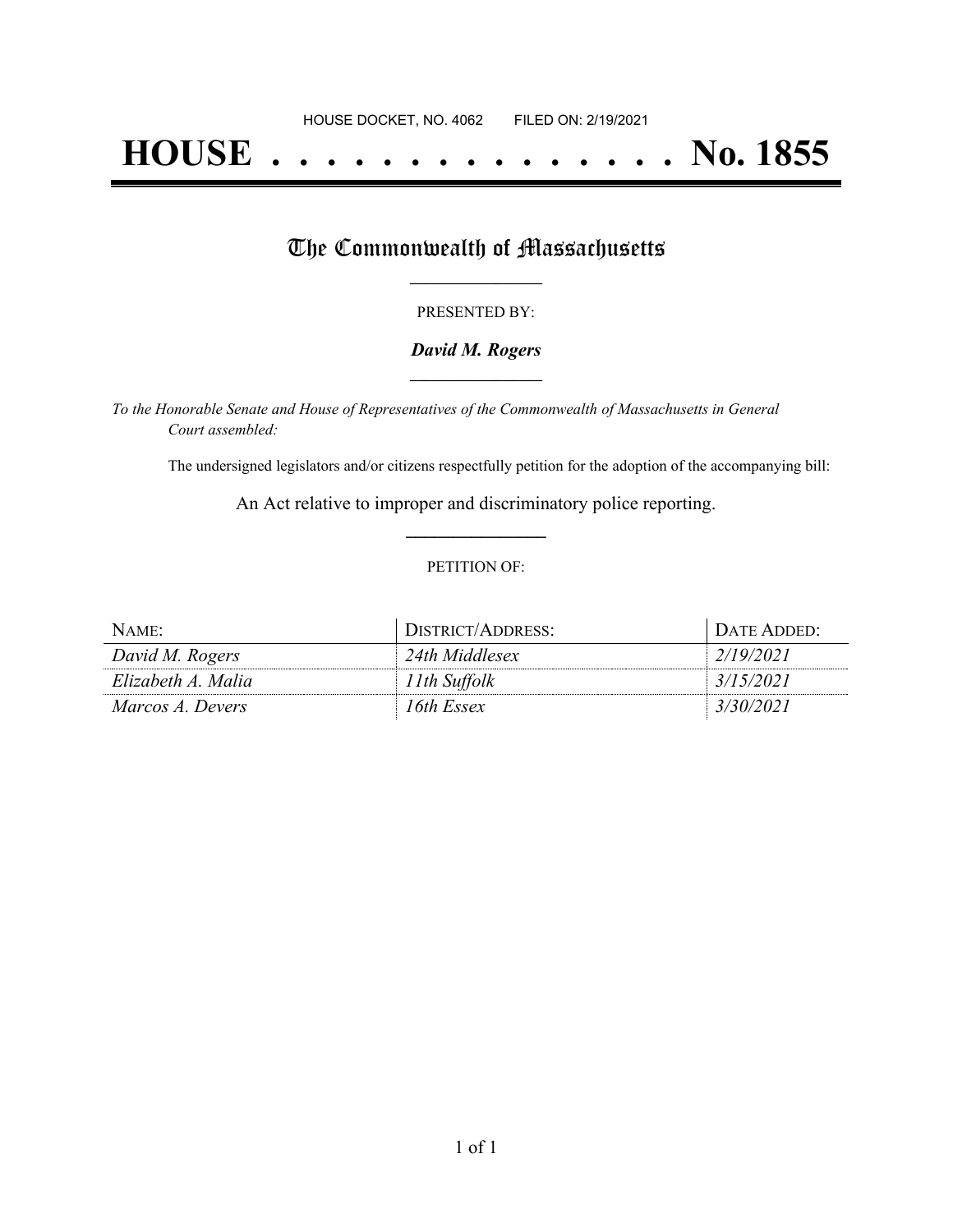#### HOUSE DOCKET, NO. 4062 FILED ON: 2/19/2021

## **HOUSE . . . . . . . . . . . . . . . No. 1855**

By Mr. Rogers of Cambridge, a petition (accompanied by bill, House, No. 1855) of David M. Rogers, Elizabeth A. Malia and Marcos A. Devers for legislation to provide for private rights of action against persons intentionally summonsing police officers without reason to suspect violations of criminal laws. The Judiciary.

### The Commonwealth of Massachusetts

**In the One Hundred and Ninety-Second General Court (2021-2022) \_\_\_\_\_\_\_\_\_\_\_\_\_\_\_**

**\_\_\_\_\_\_\_\_\_\_\_\_\_\_\_**

An Act relative to improper and discriminatory police reporting.

Be it enacted by the Senate and House of Representatives in General Court assembled, and by the authority *of the same, as follows:*

1 SECTION 1. Section 11I of Chapter 12 of the Massachusetts General Laws is hereby

2 amended by adding a new subsection (b):

 (b) A private right of action shall exist against any person who intentionally summons a police officer without reason to suspect a violation of a criminal law, any criminal conduct or an imminent threat to person or property by an individual or group of individuals, in whole or in part because of a belief or perception regarding the race, color, national origin, ancestry, gender, religion, religious practice, age, disability or sexual orientation of a person. An individual who summons a police officer under such circumstances shall be liable in a private civil action brought by the individual or group of individuals for injunctive relief, damages or other appropriate relief. If it shall appear to the satisfaction of the court that the respondent has, in fact, violated this section, an injunction may be issued by such court, enjoining and restraining any further violation, without requiring proof that any person has, in fact, been injured or damaged